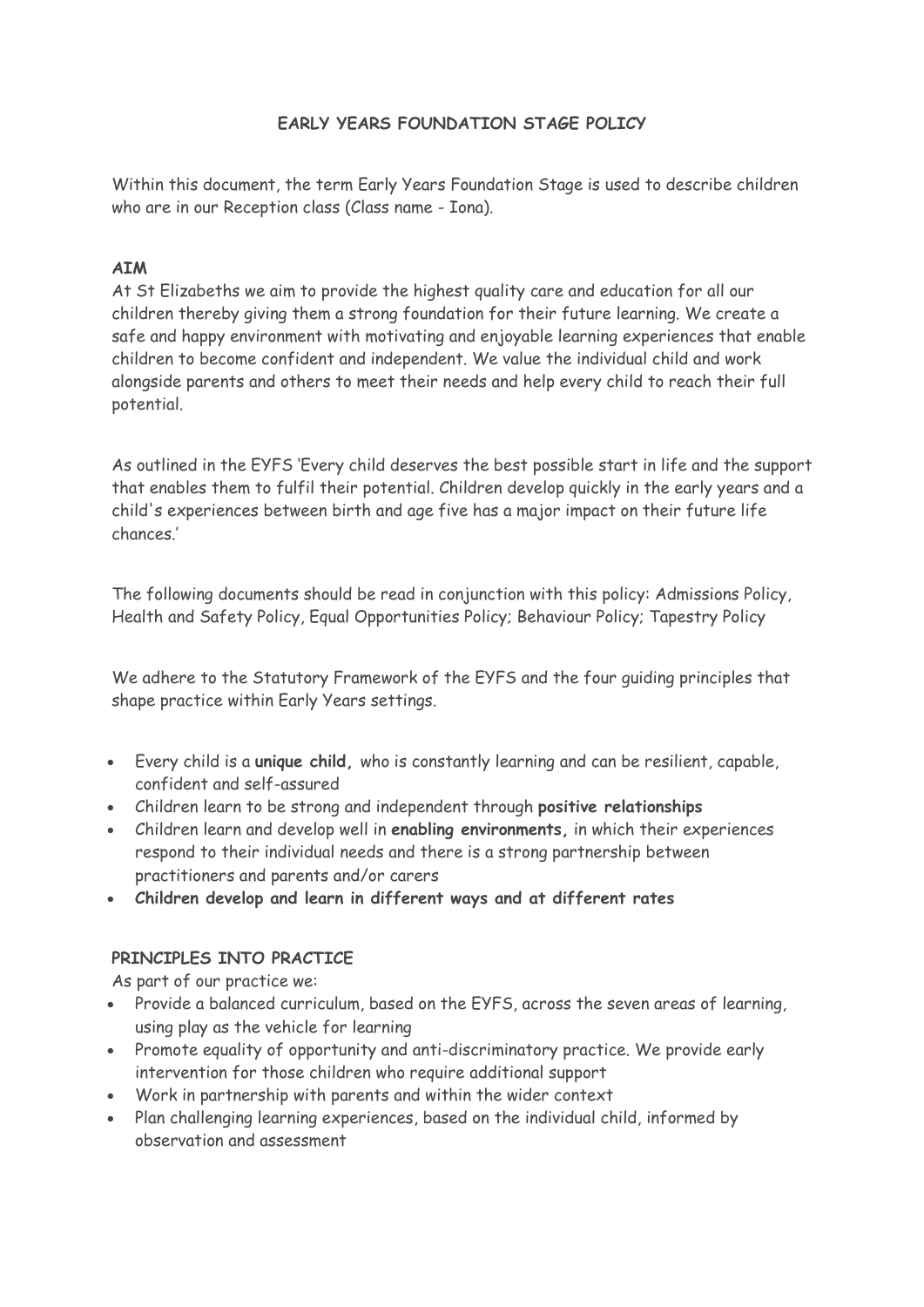- Provide opportunities for children to engage in activities that are adult-initiated and child-initiated, supported by the adult
- Provide a secure and safe learning environment indoors and out

### **FOUNDATION STAGE CURRICULUM**

We plan an exciting and challenging curriculum based on a range of topics, our observation of children's needs, interests and stages of development across the seven areas of learning to enable the children to achieve and exceed the early learning goals.

All the seven areas of learning and development are important and inter-connected.

Three areas are particularly crucial for igniting children's curiosity and enthusiasm for learning, and for building their capacity to learn, form relationships and thrive. These three areas are the **prime** areas: **Communication and Language Physical Development Personal, Social and Emotional Development**

Children are also supported through the four **specific** areas, through which the three prime areas are strengthened and applied.

The **specific** areas are: **Literacy Mathematics Understanding the World Expressive Arts and Design**

Children are provided with a range of rich, meaningful first-hand experiences in which children explore, think creatively and are active. We aim to develop and foster positive attitudes towards learning, confidence, communication and physical development. In the Early Years, we write medium term plans using the EYFS based on a series of topics each of which offers experiences in all seven areas. We also follow the children's interests where appropriate. These plans are reviewed by the Headteacher. Please see our plans for more details. These plans then inform our short-term weekly planning, alongside our observations, which remains flexible for unplanned circumstances or children's responses.

Children have whole group and small group times which increase as they progress through the EYFS with times for a daily phonics session using 'Letters and Sounds' and Daily mental maths lessons 'CLIC' teaching aspects of Mathematics and Literacy, including shared reading and writing. We also focus on Physical - gross and fine motor skills through daily sessions of 'squiggle' and 'dough disco'.

The curriculum is delivered using a play-based approach as outlined by the EYFS. 'Each area of learning and development must be implemented through planned, purposeful play and through a mix of adult-led and child-initiated activities'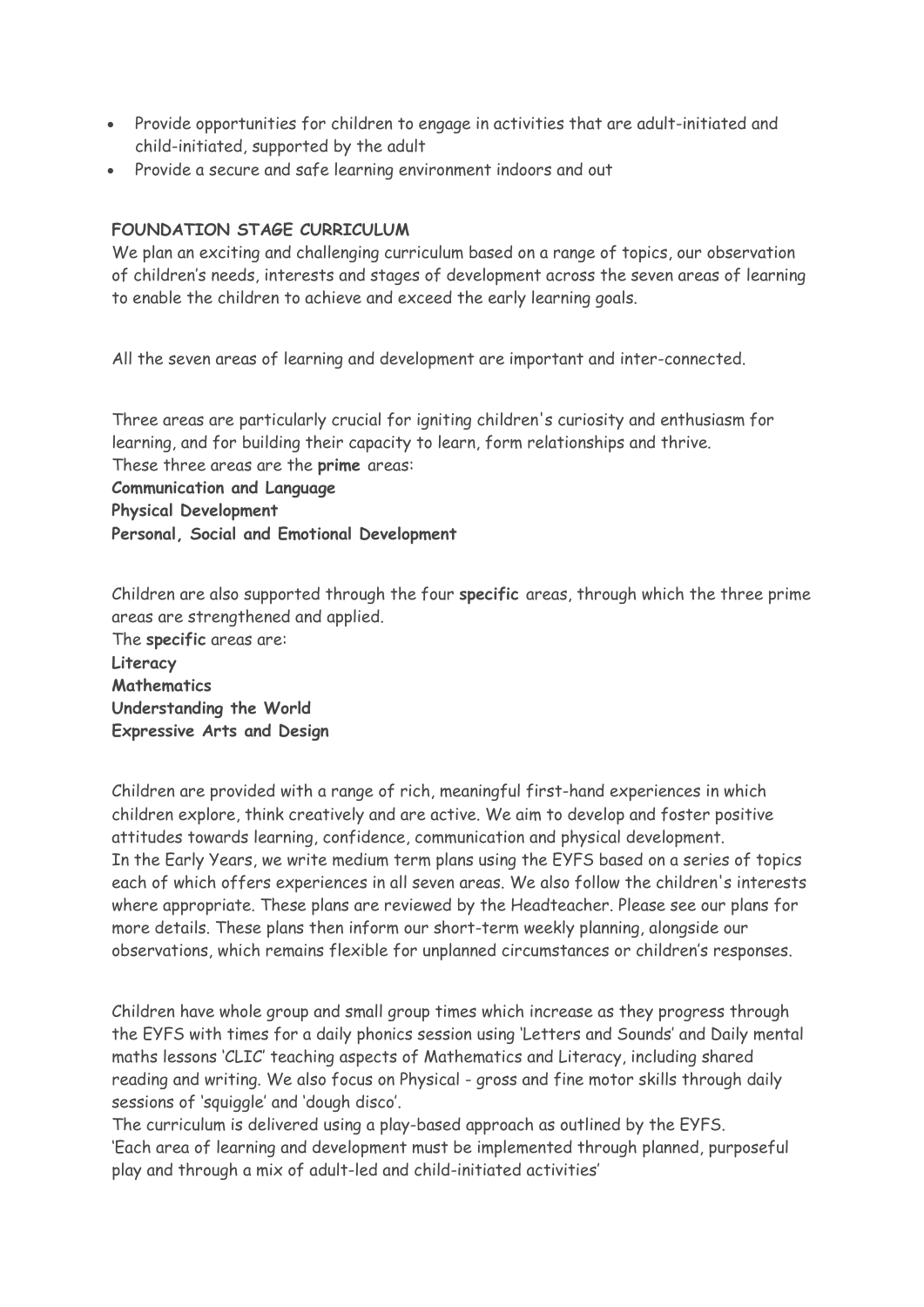We plan a balance between children having time and space to engage in their own childinitiated activities and those that are planned by the adults. During children's play, early years practitioners interact to stretch and challenge children further.

In planning and guiding children's activities, we reflect as practitioners on the different ways that children learn and reflect these in our practice.

We create a stimulating environment to encourage children to free-flow between inside and out.

### **OBSERVATION & ASSESSMENT**

As part of our daily practice we observe and assess children's development and learning to inform our future plans. We record our observations in a variety of ways including feedback sheets for literacy/ numeracy as well as our online learning Journey using 'Tapestry'. Everyone is encouraged to contribute and discussions take place. Significant observations of children's achievements are collated in their own personal learning journey, which are shared with parents daily. Parents are also encouraged to add their own observations to 'Tapestry', sharing home experiences and to comment on observations that have taken place in school. In Autumn term, parents are invited to attend a parents meeting as well as a a parents evening. During Spring term we offer another parents evening and provide a 'New starters' meeting for parents and children who are starting in the next academic year. Within the final term of Reception, we provide the parent's with a report based on their child's development against each of the Early Learning Goals and the characteristics of their learning. The parents are then given the opportunity to discuss these judgements with the Reception teacher in preparation for Year 1.

### **SAFETY**

Children's safety and welfare is paramount. We create a safe and secure environment and provide a curriculum which teaches children how to be safe, make choices and assess risks. We have stringent policies, procedures and documents in place to ensure children's safety. We promote the good health of the children in our care in numerous ways, including the provision of nutritious food, following set procedures when children become ill or have an accident.

Please see our separate policies and procedures on Health and Safety & Child Protection.

### **INCLUSION**

We value all our children as individuals at St Elizabeth's, irrespective of their ethnicity, culture, religion, home language, background, ability or gender. We plan a curriculum that meet the needs of the individual child and support them at their own pace so that most of our children achieve and even exceed the Early Learning Goals. We strongly believe that early identification of children with additional needs is crucial in enabling us to give the child the support that they need and in doing so, work closely with parents and outside agencies. See our separate policies on Equality of Opportunity and Learning Support.